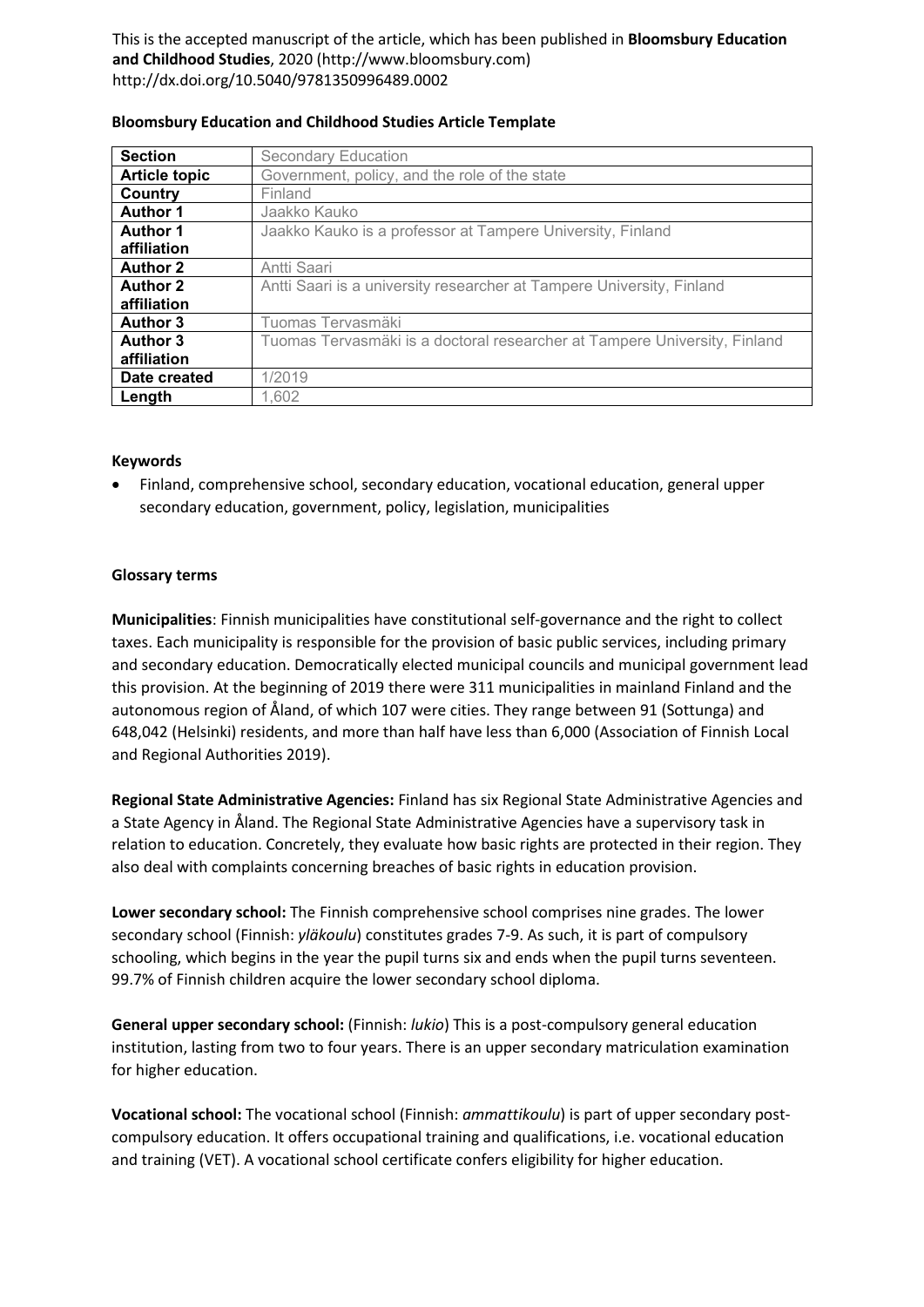**School choice:** In Finland**,** the parents have a possibility to apply their children to be located in a different school than their nearby school. The ground for such change is 'emphasised class', where some schools offer classes emphasizing different subjects, such as music, with a selection based on aptitude tests. Municipalities differ in how this option is available and promoted.

### **Text of the article**

### **Research on government, policy, and the role of the state**

There was a general shift in education policy and governance in the 1990s as part of global trends to which Finland had become more receptive (e.g. Lampinen 2003; Ahonen 2003; Varjo 2007). An important factor was the decentralization and deregulation of governance, which gave municipalities more autonomy in education. The historical shift in the 1990s change manifested differently depending on the type of secondary education: the three final years of the nine-year comprehensive school (lower secondary); the three years in general upper secondary; or vocational school.

At lower secondary level, and in education generally, the fundamental change was a new layer of market-liberalist equity thinking over the social democratic agrarian tradition of equality. Whereas equality emphasizes the similarity of pupils or students and the right to receive an education, equity emphasizes "difference among pupils and everybody's right to receive schooling that fits his or her capacities, needs and individuality" (Simola et al. 2017: 33). Finland still presents a rare example of a more dominant equality policy (Simola et al. 2013).

Lower secondary school choice policies have been extensively studied in recent years. Within the national framework it has become clear that municipalities vary in these policies. The evidence suggests that these choices reflect social background more than aptitude, and that in some bigger cities choice is very popular (Seppänen et al. 2015; Kosunen 2016; Varjo et al. 2015). However, faith in the comprehensive school policy and system remains strong among parents (Seppänen et al. 2015).

Recent studies on lower and upper secondary schools have challenged the image of the Finnish school system as supporting social equality. For example, a recent study (Kupiainen & Hotulainen 2019) analyzes the differences in skills and learning outcomes between grade 9 lower secondary students in normal classes and students choosing a class specializing in certain subjects. The results indicate that the best results are found in classes with a special emphasis (e.g. music or science). Reforms of the upper secondary school since the 1980s have increased student choice by removing classes and enabling more freedom in subject choices and, more recently, by increasing choice in the subjects and timing of the matriculation examination. This has changed school culture and students' valuing of school subjects. It has also made possible the comparability of matriculation results (Kupiainen et al. 2018).

Vocational education was reformed in 2017. Its funding was simultaneously cut. No research on the reform is available yet. Previous research on the VET system has indicated that the implemented competence model focuses too much on a narrow set of abilities such as task-specific skills and neglects general academic knowledge (Pehkonen 2013; Isopahkala-Bouret 2013).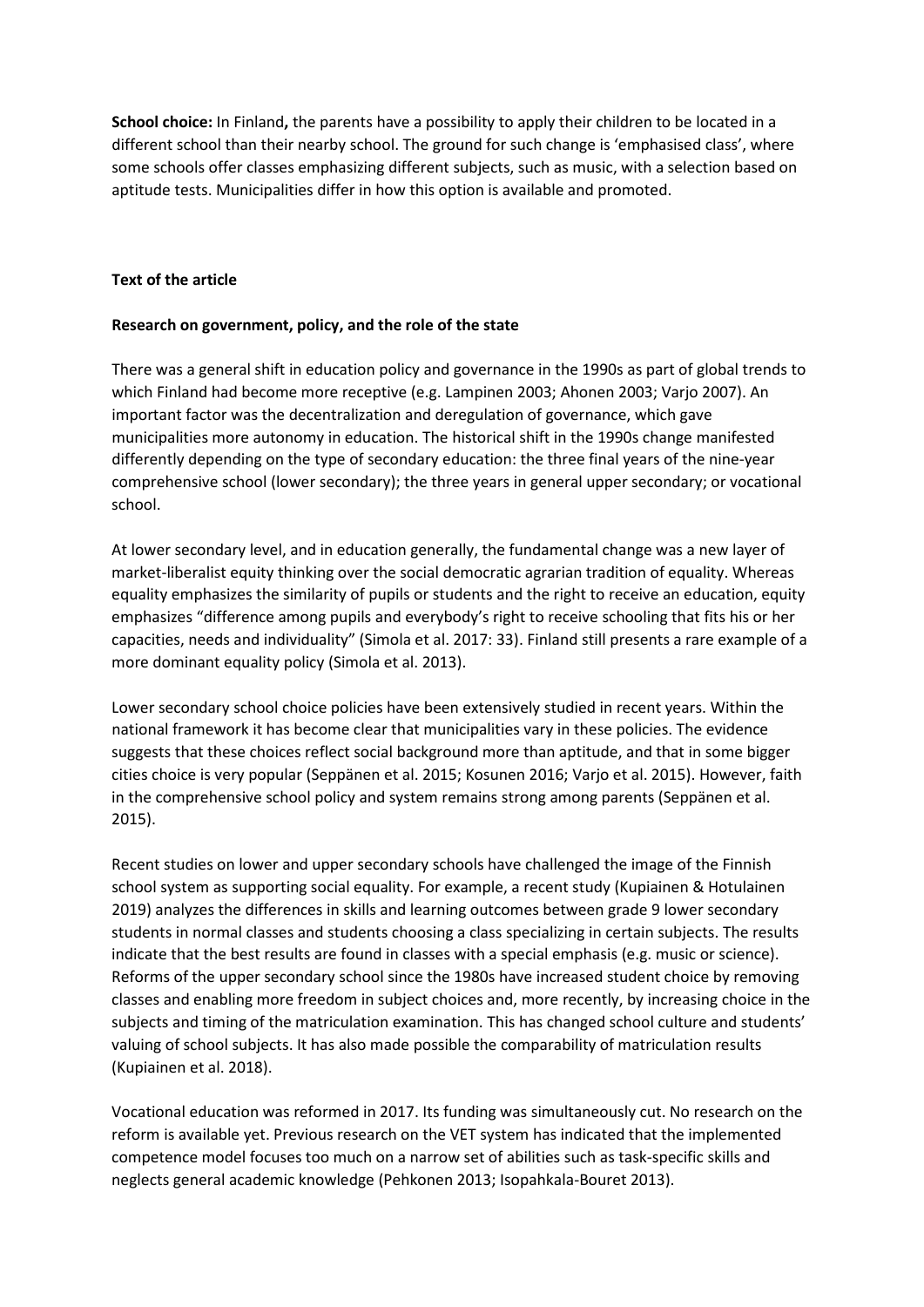There is considerable research analyzing the power relations and hierarchies within secondary schools from different perspectives: the construction of otherness in special education needs (Mietola 2014); underlying expectations of social class in vocational education (Käyhkö 2007); racism in schools (Souto 2011); colonialism in textbooks (Mikander 2015); gendered interpretations of PISA results (Lahelma 2009) or in vocational teachers reflections (Lahelma et al. 2014); and how such hierarchies can be avoided and dismantled (Hannus 2018).

# **Policies**

The government program, setting the central goals of each government, agreed when coalition governments are negotiated, became an important steering tool in the 1990s (Tiili 2008) and is now also the main instrument in steering education policy (Opetus- ja kulttuuriministeriö 2012). The National Core Curriculum is the main content-steering policy instrument. The planning of the National Core Curriculum is delegated to the National Agency of Education. Education providers and schools develop their own curricula.

The Basic Education Act (Perusopetuslaki 628/1998) regulates all basic education under which the lower secondary school is considered. It regulates who are the providers of education (municipality, state, and government allowing private providers based on ideology or pedagogy). The law stipulates frames for teaching (subjects, evaluation, number of hours), compulsory nature of education, rights of pupils, and other specific issues.

The separate acts on vocational education in secondary and adult education were combined in 2017 under a single corpus (*Laki ammatillisesta koulutuksesta* 531/2017). At the same time there was a shift to a competence-based education model and to more workplace learning. This has culminated in a trend in workplace relevance and a competence model since the early 2000s (Isopahkala-Bouret 2013). Task-specific skills, individual learning paths, and on-the-job learning are emphasized. Vocational education is thus thought to respond to the changing needs of labor markets, individuals, and society generally (Prime Minister's Office 2018, 19, 22; Ministry of Education and Culture 2019). The reform has prompted discussion about the quality of vocational education, not least because it included cuts of €190 million in the VET budget. Some are concerned that ongoing reform reinforces the vocational-academic divide, endangering education equality and the possibility for individuals to continue to further education from secondary education (Nylund et. al 2018; Räisänen & Goman 2018, 92; Tervasmäki, Okkolin & Kauppinen 2018).

The law on general upper secondary education (*Lukiolaki* 718/2018) was revised in 2018. It seeks to meet students' individual needs, create broader study units, and increase cooperation with higher education. It also enables unlimited attempts in different subjects of the matriculation examination. It sustains the reforms from 1995, where students are offered a course catalogue based on which they organize their own schedules and gain a degree after between two and four years. Study and general upper secondary diplomas can be combined with those of vocational schools (Varjo 2007).

In the general upper secondary school reform the matriculation examination received more emphasis in entrance examinations for higher education, and from 2020 it should be the main assessment tool for entry into higher education. The reform values mathematics and natural science grades more highly than those from the humanities. This raises concerns that it will steer students'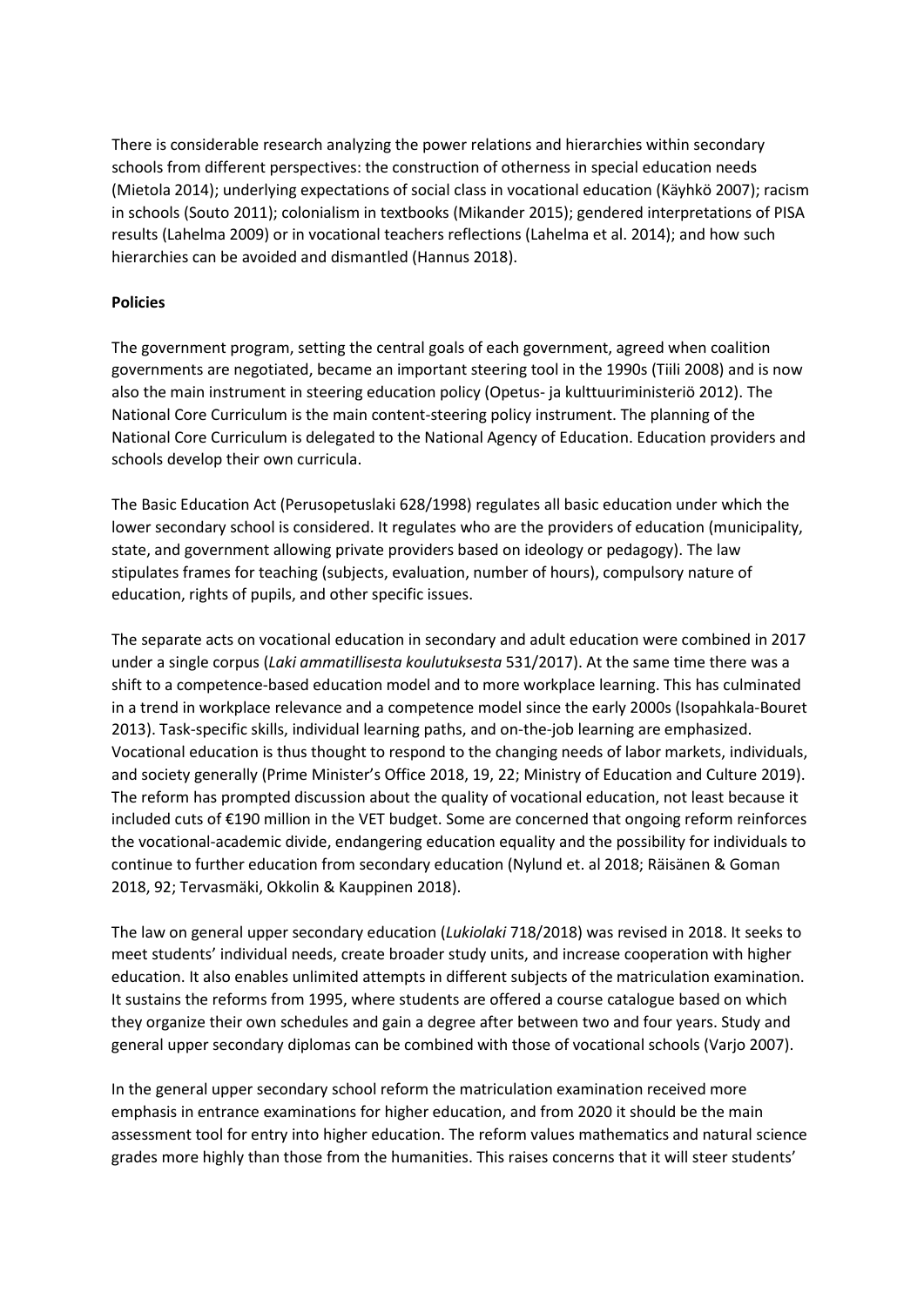subject choices towards specialization at the beginning of upper secondary school, with an associated decline in general knowledge levels (Tervasmäki & Tomperi 2018 169–171).

### **Governance**

Nationally, the parliament, government, and Ministry of Education and Culture are responsible for legislation and the general planning of education. Regional State Administrative Agencies have supervisory roles in relation to education. Local governance is run by 313 municipalities, which are responsible for the provision of basic services in their area, including lower secondary schools. Upper secondary schools and organizers of vocational education are sanctioned by an authorization given by the Ministry of Education and Culture. A license to organize general or vocational upper secondary education can be issued to a municipality, joint municipal authority, registered association, or private foundation.

Like primary schools, lower secondary tuition is free, as are school meals and materials. Tuition and meals in all Finnish upper secondary schools are also free. However, students must pay for books and other study materials. In addition, publicly owned institutions constitute the majority of general upper secondary schools, whereas private schools are more common in vocational education and training (Vipunen 2019). The latter are state-funded and non-profit.

#### **Links with other organizations**

The Trade Union of Teachers is generally considered one of the strongest unions, with an organization rate of around 90% (OAJ 2018). Subject teachers in secondary schools also have their own unions. Vocational and general upper secondary students have their own national organizations which seek to serve students' interests. The Finnish Education Evaluation Centre (2018) conducts sample-based evaluations of learning outcomes, and thematic and system evaluation. These evaluations are used for development rather than ranking and competition (see Simola et al. 2017). The VATT Institute for Economic Research also conducts studies on e.g. the effectiveness of state investments in schooling.

For now, there has been little research on the role of private business – for example, in digital learning start-ups (Seppänen 2018) and upper secondary students' preparation courses for entrance exams (Kosunen, Haltia & Jokila 2015). The current Minister of Education has called for technology companies to cooperate in developing the learning environments and data infrastructures of Finnish primary and secondary schools (Ministry of Education and Culture, 2015).

#### **Autonomy**

Compared with many other countries, Finnish teachers are held in high esteem as autonomous, scientifically trained professionals (Saari, Salmela & Vilkkilä 2014; Sahlberg, 2014). Teachers' work is not greatly regulated: There are no nationally standardized tests in comprehensive education and there is no inspection (Simola et al. 2017; Säntti et al. 2017; Varjo et al. 2017). In upper secondary schools matriculation examinations are planned, administered, and evaluated by the government's Matriculation Examination Board (*Ylioppilastutkintolautakunta*).

Lower and upper secondary schools can plan their own curricula (in alignment with the national core curriculum), and teachers are encouraged to participate in planning the curriculum and choosing course materials and methods (Erss et al. 2016).

#### **Globalization**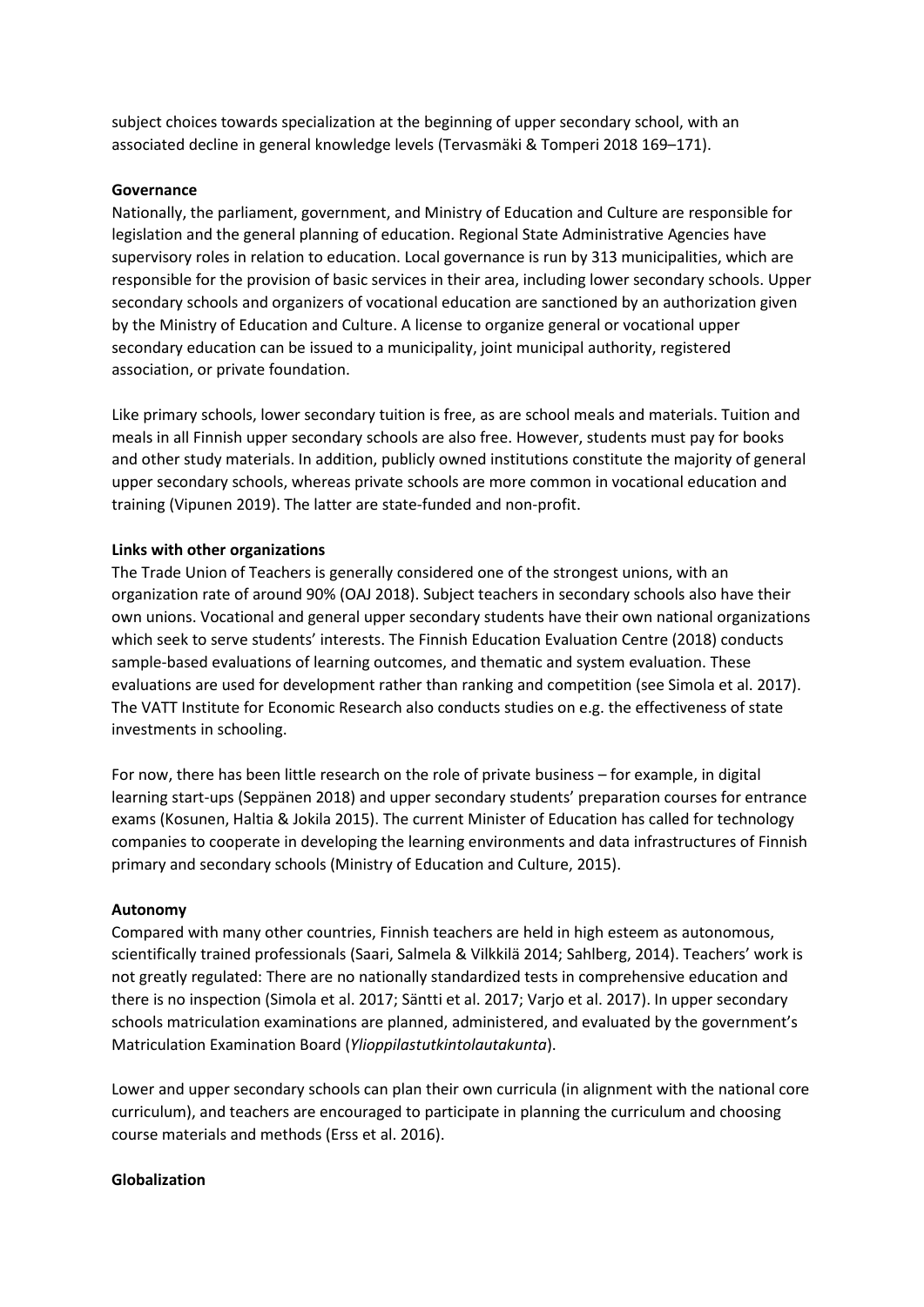Finland has been eager to listen to and implement the OECD's education policy recommendations (Rinne, Kallo & Hokka 2004). The EU's recommendations concerning the support of cross-border mobility and increasing the transparency and comparativeness of different qualification systems shape Finnish vocational education and training (Räisänen & Goman 2018, 11). The European qualifications framework and key EU competencies are generally adopted in the national system (CEDEFOP 2018, 19-20). International testing, such as PISA, PIAAC, and TIMSS, is in use, and there are some quality assurance and evaluation (QAE) instruments. Antipathy, however, is expressed toward national testing and ranking lists. Testing results and QAE methods are therefore used for developmental purposes instead of administrative control (Simola et. al. 2017; Varjo, Simola & Rinne 2013).

# **Further reading and online resources**

- Finnish National Agency for Education: Basic Education. [https://www.oph.fi/english/education\\_system/basic\\_education](https://www.oph.fi/english/education_system/basic_education)
- Finnish National Agency for Education: Upper secondary education and training. [https://www.oph.fi/english/education\\_system/upper\\_secondary\\_education\\_and\\_traini](https://www.oph.fi/english/education_system/upper_secondary_education_and_training) [ng](https://www.oph.fi/english/education_system/upper_secondary_education_and_training)
- Finnish National Agency for Education: Finnish Education in a Nutshell. [https://www.oph.fi/download/146428\\_Finnish\\_Education\\_in\\_a\\_Nutshell.pdf](https://www.oph.fi/download/146428_Finnish_Education_in_a_Nutshell.pdf)
- Ministry of Education and Culture: General education. <https://minedu.fi/en/general-education>
- Ministry of Education and Culture: Vocational education and training in Finland. <https://minedu.fi/en/vocational-education-and-training>

# **References**

Ahonen, S. (2003), Yhteinen koulu: tasa-arvoa vai tasapäisyyttä? [Common School: Equality or Levelling Off?], Tampere: Vastapaino.

Anu Räisänen & Jani Goman. (2018). Ammatillisen koulutuksen osaamisperusteisuus, asiakaslähtöisyys ja toiminnan tehokkuus - Politiikkatoimien vaikutusten arviointi (ex ante). [The competence-based model, customer-orientedness and efficiency of vocational education and training – The evaluation of implemented policies (ex ante).] Valtioneuvoston selvitys- ja tutkimustoiminnan julkaisusarja 86/2017[. https://karvi.fi/app/uploads/2018/01/Os](https://karvi.fi/app/uploads/2018/01/Os-perusteisuus_politiikkatoimien-arviointi_KARVI_VNTEAS.pdf)perusteisuus politiikkatoimien-arviointi KARVI VNTEAS.pdf (Accessed on February 11, 2019.)

Association of Finnish Local and Regional Authorities (2019). Kaupunkien ja kuntien lukumäärät ja väestötiedot [The Number of Cities and Municipalities and Demographic Information]. Website: <https://www.kuntaliitto.fi/tilastot-ja-julkaisut/kaupunkien-ja-kuntien-lukumaarat> (Accessed August 22, 2019.)

Cedefop (2018). Analysis and overview of NQF level descriptors in European countries. Luxembourg: Publications Office. Cedefop research paper; No 66.<http://data.europa.eu/doi/10.2801/566217>

Erss, M., Kalmus, V., & Autio, T. H. (2016). "Walking a fine line": teachers' perception of curricular autonomy in Estonia, Finland and Germany. *Journal of Curriculum Studies*, *48*(5), 589-609. Findikaattori 2018.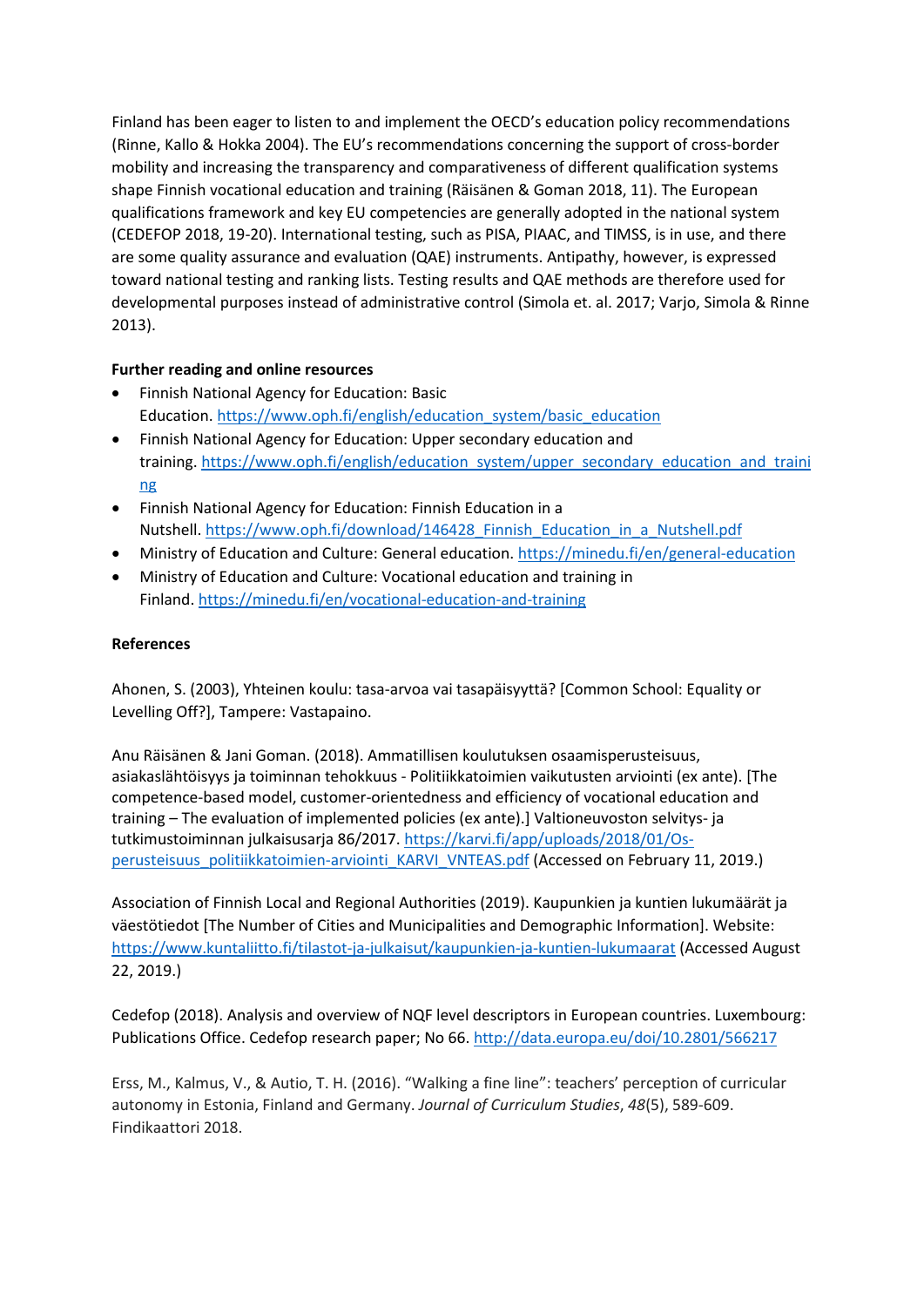Simola H., Kauko J., Varjo J., Kalalahti M., & Sahlström F. (2017). *Dynamics in Education Politics: Understanding and Explaining the Finnish Case*. Routledge: Abingdon & New York.

Hannus, Susanna (2018). Pienten askelten tanssi. Performatiivinen etnografia hierarkioiden rakentumisista ja purkamisen mahdollisuuksista kahdella yläkoululla. [A dance of the small steps: Performative ethnography on the construction of hierarchies and possibilities of unraveling hierarchies in two lower secondary schools]. Kasvatustieteellisiä tutkimuksia 27. Helsinki: Kasvatustieteellinen tiedekunta, Helsingin yliopisto. https://helda.helsinki.fi/handle/10138/234526

Isopahkala-Bouret. Ulpukka (2013) Hyvä suoritus! Osaamislähtöisten arviointikäytäntöjen soveltaminen ja seuraukset. [Well done! Competence-based evaluation practices and their implications.] In Brunila, Kristiina, Hakala Katariina, Lahelma Elina & Teittinen Antti (eds.) Ammatillinen koulutus ja yhteiskunnalliset eronteot. Helsinki: Gaudeamus, 47–62.

Varjo J., Simola H., & Rinne R. (2013). Finland's PISA results: an analysis of dynamics in education politics. In H-D. Meyer & A. Benavot (eds.): *PISA, Power, and Policy. The Emergence of Global Educational Governance. Symposium Book*: Oxford, 51–76.

Kosunen, S., Haltia, N. & Jokila, S. (2015). Valmennuskurssit ja mahdollisuuksien tasa-arvo yliopistokoulutukseen hakeutumisessa. [Prep courses and equity in applying to higher education] *Kasvatus* 46 (4), 334–348.

Käyhkö, M. (2006). Siivoojaksi oppimassa. Etnografinen tutkimus työläistytöistä puhdistuspalvelualan koulutuksessa. [Learning to become a cleaner. Ethnographic research on working-class girls in cleaning service education.] Joensuu: Joensuun yliopisto.

Lahelma, E., Lappalainen, S., Palmu, T. & Pehkonen, L. (2014). Vocational teachers' gendered reflections on education, teaching and care. *Gender and Education* 26 (3), 293–305.

Lahelma, Elina (2009). Tytöt, pojat ja kysymys koulumenestyksestä. [Girls, boys, and the question of school success.] In Hanna Ojala, Tarja Palmu & Jaana Saarinen (toim.) *Sukupuoli ja toimijuus koulutuksessa* [Gender and agency in education], 136–156. Tampere: Vastapaino.

Lampinen, O. (2003). Suomen koulutusjärjestelmän kehitys. [The Development of the Education System] 3rd ed. Helsinki: Gaudeamus.

Lehtonen, J. (2018). *Ei-heteroseksuaalisten poikien ja transnuorten kokemukset ja valinnat koulutuksessa* [Non-heterosexual boys and Trans-youth Experiences and Choices in Education]. In A. Kivijärvi, T. Huuki, & H. Lunabba (eds.): *Poikatutkimus* [Research on oys], Tampere: Vastapaino, 121– 145.

Nylund, M. Rosvall, P.-A., Eiríksdóttir, E., Holm, A.-S., Isopahkala-Bouret, U., Niemi A.-M., & Ragnarsdóttir, G. (2018). The academic–vocational divide in three Nordic countries: implications for social class and gender. *Education Inquiry* 9:1, 97-121, DOI: 10.1080/20004508.2018.1424490

Mietola, R. (2014). Hankala erityisyys: Etnografinen tutkimus erityisopetuksen käytännöistä ja erityisyyden muotoutumisesta yläkoulun arjessa. [An ethnographic study on practices of special education and formation of specialty in the everyday life of lower secondary school ] Helsinki: Helsingin yliopisto, käyttäytymistieteiden laitos.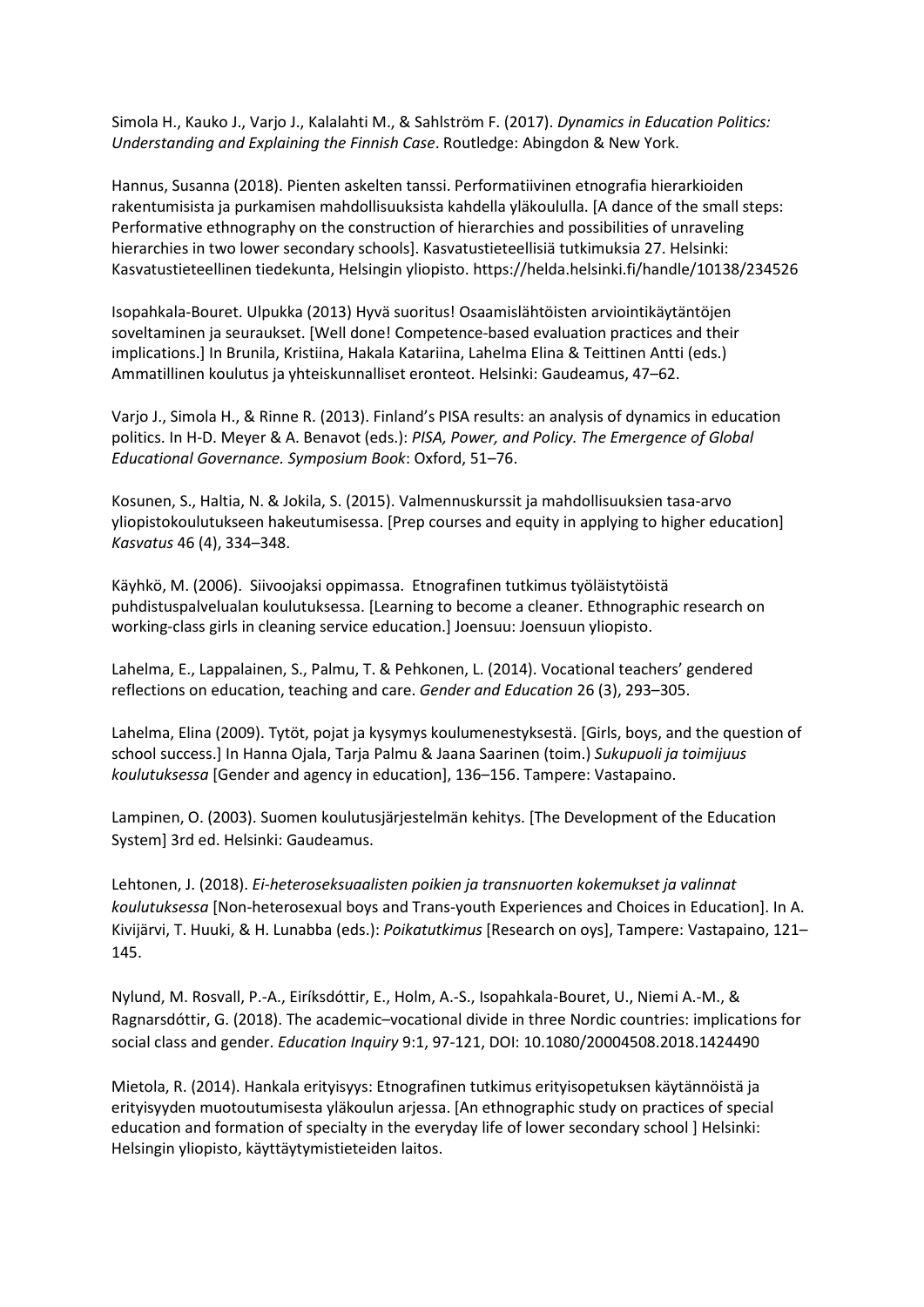Mikander, Pia (2015). Colonialist "discoveries" in Finnish school textbooks. *Nordidactica: Journal of Humanities and Social Science Education*, 2015 (4), 48–65.

Ministry of Education and Culture (2015). Opetus- ja kulttuuriministeri Grahn-Laasonen: Yritykset vauhdittamaan koulujen oppimisympäristöjen uudistamista. [Minister of Education and Culture: Businesses to speed up schools' learning environment development] Website: [https://minedu.fi/artikkeli/-/asset\\_publisher/opetus-ja-kulttuuriministeri-grahn-laasonen-yritykset](https://minedu.fi/artikkeli/-/asset_publisher/opetus-ja-kulttuuriministeri-grahn-laasonen-yritykset-vauhdittamaan-koulujen-oppimisymparistojen-uudistamista)[vauhdittamaan-koulujen-oppimisymparistojen-uudistamista](https://minedu.fi/artikkeli/-/asset_publisher/opetus-ja-kulttuuriministeri-grahn-laasonen-yritykset-vauhdittamaan-koulujen-oppimisymparistojen-uudistamista) (Accessed February 11).

Ministry of Education and Culture (2019). Reform of vocational upper secondary education. Website: <https://minedu.fi/en/reform-of-vocational-upper-secondary-education> (Accessed on February 11).

Pehkonen, Leila (2013). Saako työntekijäkansalaista sivistää. [Is it allowed to civilize the worker citizens?] In K. Brunila, K. Hakala, E. Lahelma, & A. Teittinen (eds.) Ammatillinen koulutus ja yhteiskunnalliset eronteot [Vocational education and societal differentiation]. Helsinki: Gaudeamus, 31–46.

Perusopetuslaki 628/1998 [Basic Education Act]. August 21, 1998.

Prime Minister's Office (2018). Finland, a land of solutions: Government Action Plan 2018–2019. Finnish government publication series 29/2018[. http://urn.fi/URN:ISBN:978-952-287-584-6](http://urn.fi/URN:ISBN:978-952-287-584-6) (Accessed February 21, 2019).

Rinne, R., Kallo, J., & Hokka, S. (2004). Too Eager to Comply? OECD Education Policies and the Finnish Response. *European Education Research Journal* 3 (2), 454–485.

Saari, A., Salmela, S., & Vilkkilä, J. (2014). Governing Autonomy: Subjectivity, Freedom, and Truth in Finnish Curriculum Discourse. In W. Pinar (ed.): *Handbook of International Research in Curriculum* – 2<sup>nd</sup> edition, 183-200. New York: Taylor & Francis.

Sahlberg, P. (2014). *Finnish Lessons 2.0: What Can the World Learn from Educational Change in Finland?* New York: Teachers College Press.

Souto, A-M. (2011). Arkipäivän rasismi koulussa. Etnografinen tutkimus suomalais- ja maahanmuuttajanuorten ryhmäsuhteista. [Everyday racism in schools. Ethnographic research on Finnish and immigrant children's group relations] Helsinki: Nuorisotutkimusverkosto.

Tervasmäki, T. & Tomperi, T. (2018). Koulutuspolitiikan arvovalinnat ja suunta satavuotiaassa Suomessa. [The direction and the values of current education policy in Finland] niin & näin 2/2018, 164–200. http://netn.fi/node/7333

Tervasmäki, T., Okkolin, M-A, & Kauppinen, I. (2018). Changing the heart and soul? Inequalities in Finland's current pursuit of a narrow education policy. Policy Futures in Education. Published online first. [https://doi.org/10.1177/1478210318811031](https://doi.org/10.1177%2F1478210318811031)

Varjo, J. (2007), Kilpailukykyvaltion koululainsäädännön rakentuminen. Suomen eduskunta ja 1990 luvun koulutuspoliittinen käänne [Drafting Education Legislation for the Competitive State: The Parliament of Finland and the 1990s Change in Education Policy], Helsinki: Department of Education, University of Helsinki.